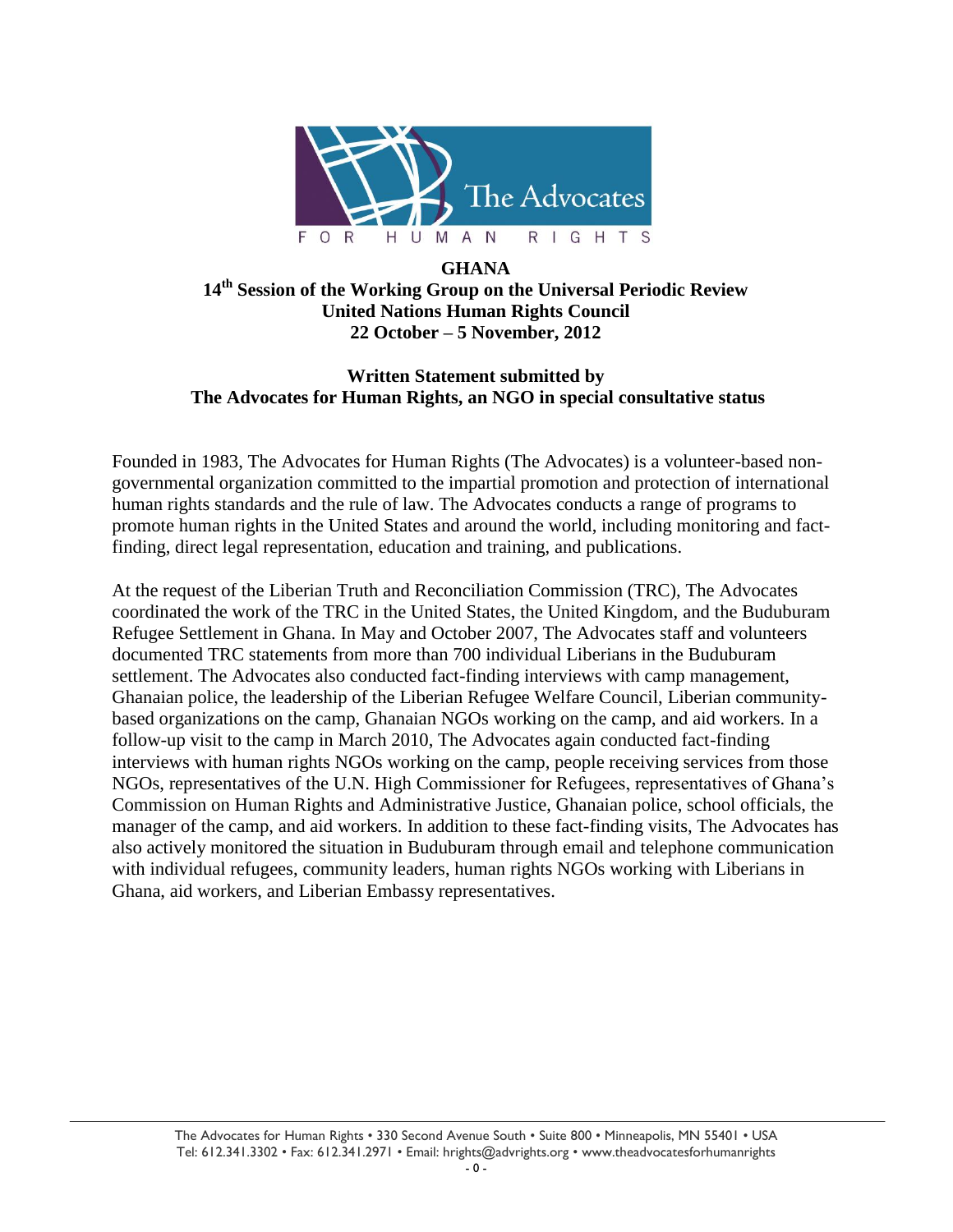#### **I. EXECUTIVE SUMMARY**

1. At the end of 2011, 11,301 Liberian citizens were registered with UNHCR and the Ghana Refugee Board (GRB).<sup>1</sup> Since Ghana's first Universal Periodic Review, Liberians living in the Buduburam settlement have faced many challenges. The cessation clause has been invoked effective 30 June 2012, meaning that Liberians in Ghana will no longer be deemed refugees after that date. Policies and practices of the Ghanaian Government directly affect the lives of Liberians, with respect to both living conditions and cessation-related issues.

2. This submission addresses developments in the human rights situation in Ghana, particularly with respect to non-citizens. It calls attention to the legal status of and conditions affecting Liberians living in the Buduburam refugee settlement in Ghana. During the last Universal Periodic Review in 2008, Ghana rejected only two recommendations, one of which urged Ghana to "[c]ontinue upholding the rule of law, raising public awareness of human rights standards, and fighting against discrimination, in particular against minority groups, *immigrants*, and children with disabilities."<sup>2</sup> The Advocates notes with concern that Liberian refugees living in Ghana face discrimination with respect to employment, education, housing, and access to health care, as well as violations of their rights to health, food, water, and education. The Advocates is concerned that Liberians may be selected for local integration on an arbitrary or discriminatory basis. The Advocates is also concerned that Liberians living in Ghana will become increasingly vulnerable to discrimination and other human rights violations after cessation. Moreover, there is a danger that Liberians—including those with legitimate asylum claims—will be deported without due process of law. The Advocates urges the Ghanaian Government to ensure that no Liberian is forcibly repatriated and to protect and promote the rights of all Liberians remaining in Ghana.

### **II. DOMESTIC AND REGIONAL LEGAL FRAMEWORK**

3. The Constitution of Ghana recognizes certain Fundamental Rights and Freedoms belonging to "[e]very person in Ghana, whatever his race [or] place of origin . . . . "<sup>3</sup> As relevant here, "no person shall be deprived of his personal liberty except . . . for the purpose of . . . effecting the expulsion . . . or other lawful removal of that person from Ghana. $^{5,4}$  All persons are equal before the law and no person shall be subject to discrimination "on grounds of  $\dots$  race,  $\dots$  ethnic origin, . . . or social . . . status."<sup>5</sup> But parliament may enact "laws . . . to provide . . . for the imposition of restrictions on the acquisition of land by persons who are not citizens of Ghana or on the political and economic activities of such persons and for other matters relating to such persons."<sup>6</sup> "[B]asic education shall be free, compulsory and available to all."<sup>7</sup>

4. Liberians' status as refugees will cease on June 30, 2012. The GRB has announced a threemonth grace period after cessation.<sup>8</sup> As of October 1, 2012, therefore, the Buduburam settlement will be closed and the Ghana Immigration Authority will deem to be "illegal immigrants" all Liberians remaining in Ghana who are not selected for local integration.<sup>9</sup> UNHCR is offering repatriation packages to people wishing to return to Liberia, but as of March 2012, only 450 Liberians expressed interest.<sup>10</sup> UNHCR reports that across West Africa, "some . . .16,000 Liberians  $\ldots$  might opt for local integration in 2012."<sup>11</sup>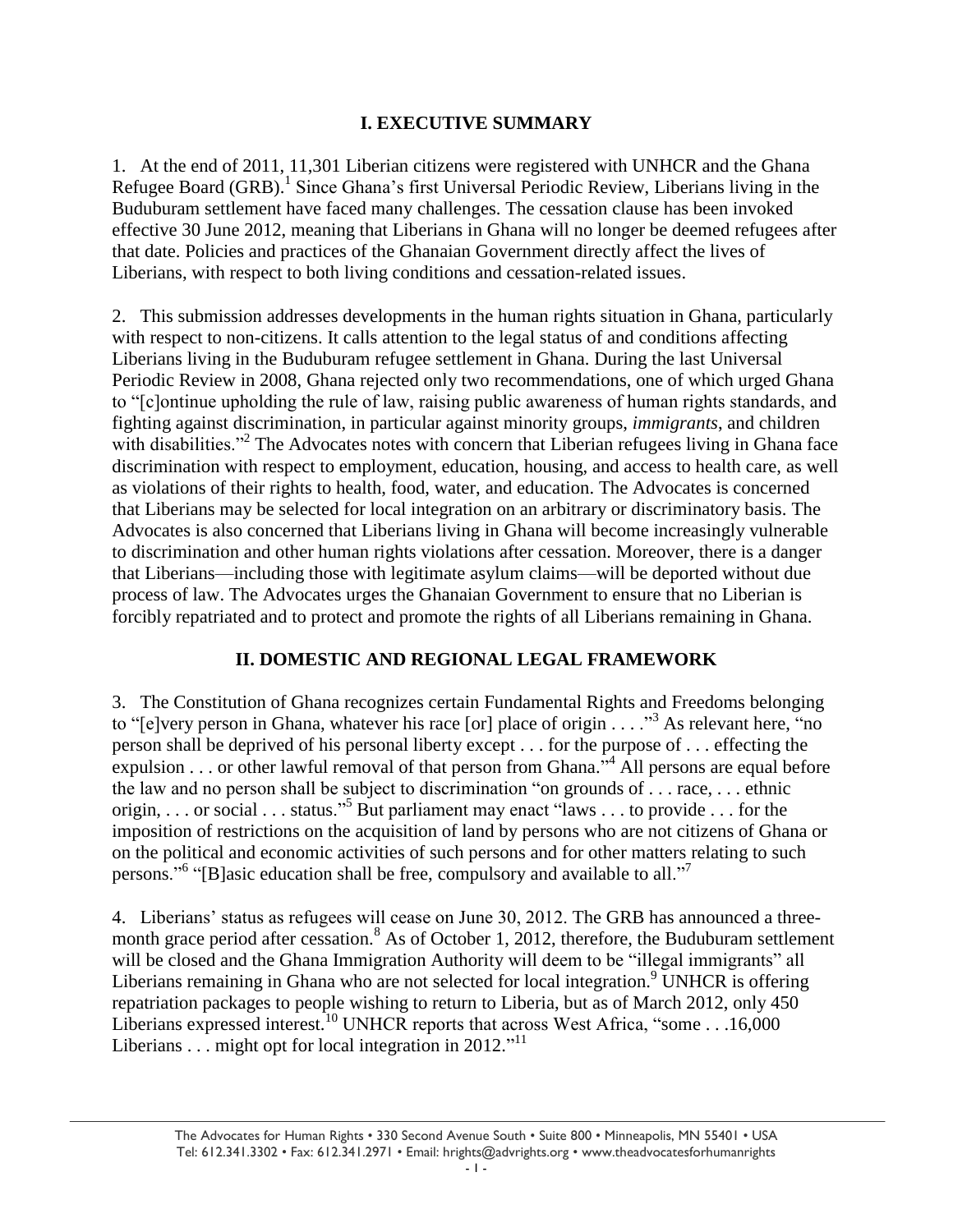5. It is unclear what local integration entails or whether it will be available to all Liberians. A UNHCR representative suggested that all Liberians could "legalize their stay in Ghana as ECOWAS nationals."<sup>12</sup> But ECOWAS protocols give participating states "discretion to determine whether non-nationals are admissible.<sup>"13</sup> The former Senior Legal Adviser in UNHCR's Legal Advice Unit for Africa expressed concern that states may invoke "overly broad or arbitrary grounds of inadmissibility."<sup>14</sup> The GRB Programme Coordinator reportedly ―indicated that those who would opt for local integration would be screened and selected to have their track record."<sup>15</sup> According to UNHCR, the Ghanaian Government "indicated that its decision to approve local integration . . . would depend on the size of the remaining Liberian refugee population and *their socio-economic situation*.<sup>16</sup> According to a staff member of an organization working at Buduburam, "the package still remains unclear and . . . [A]uthorities responsible . . . remain tight-lip[ped]."<sup>17</sup> In February 2012, a respected Liberian leader of a Buduburam NGO told The Advocates that she understood that people selected for local integration would be allowed to stay in Ghana only until December 2012.<sup>18</sup> Both individuals reported that "the camp has been without a governing council since 2010," meaning there is no organized way for Liberians to receive relevant information.<sup>19</sup> UNHCR Ghana has disseminated inconsistent information about application deadlines. 20

### **III. PROMOTION AND PROTECTION OF HUMAN RIGHTS ON THE GROUND: THE RIGHTS OF NON-CITIZENS**

### *A. Equality and non-discrimination*

6. Non-Ghanaians in Ghana face discrimination based on national origin, nationality, and ethnicity, in violation of the non-discrimination provisions contained in all relevant human rights instruments. Many participants in one study of Liberians in Buduburam identified "discrimination as a major stressor related to living in Ghana."<sup>21</sup> Every participant "reported" experiencing discrimination or inequality of some sort during their stay in Ghana. Many believed that their refugee status barred them from equal access to resources and opportunities afforded to Ghanaian citizens."<sup>22</sup>

7. Liberians living in Buduburam reported to The Advocates that discrimination interferes with their right to work. One Liberian woman reported that although she tried to sell goods in the marketplace, upon hearing her Liberian accent Ghanaians either force her to sell her goods at much lower prices or outright refuse to buy her goods, even if the goods are of the same or even better quality than those offered by Ghanaians.<sup>23</sup> Many Liberian refugees interviewed by The Advocates commented that they felt their Liberian-accented English and inability to speak Twi (the primary Ghanaian indigenous language) intensify discrimination against them and hinder their ability to sell goods.<sup>24</sup> Liberians are authorized to work in the formal sector, but many report facing discrimination when seeking employment.<sup>25</sup> One woman who attended nursing school in Ghana reported that her "classmates, Ghanaians, are employed, and I am not able to [get] employed because I am a Liberian. It's discrimination."<sup>26</sup>

8. Liberians face discrimination in access to health care. Medical fees for Liberians are calculated in foreign currency, using an inflated conversion rate.<sup>27</sup> One Liberian who was hit by a car in Accra reported that after realizing he was Liberian, one hospital delayed treatment for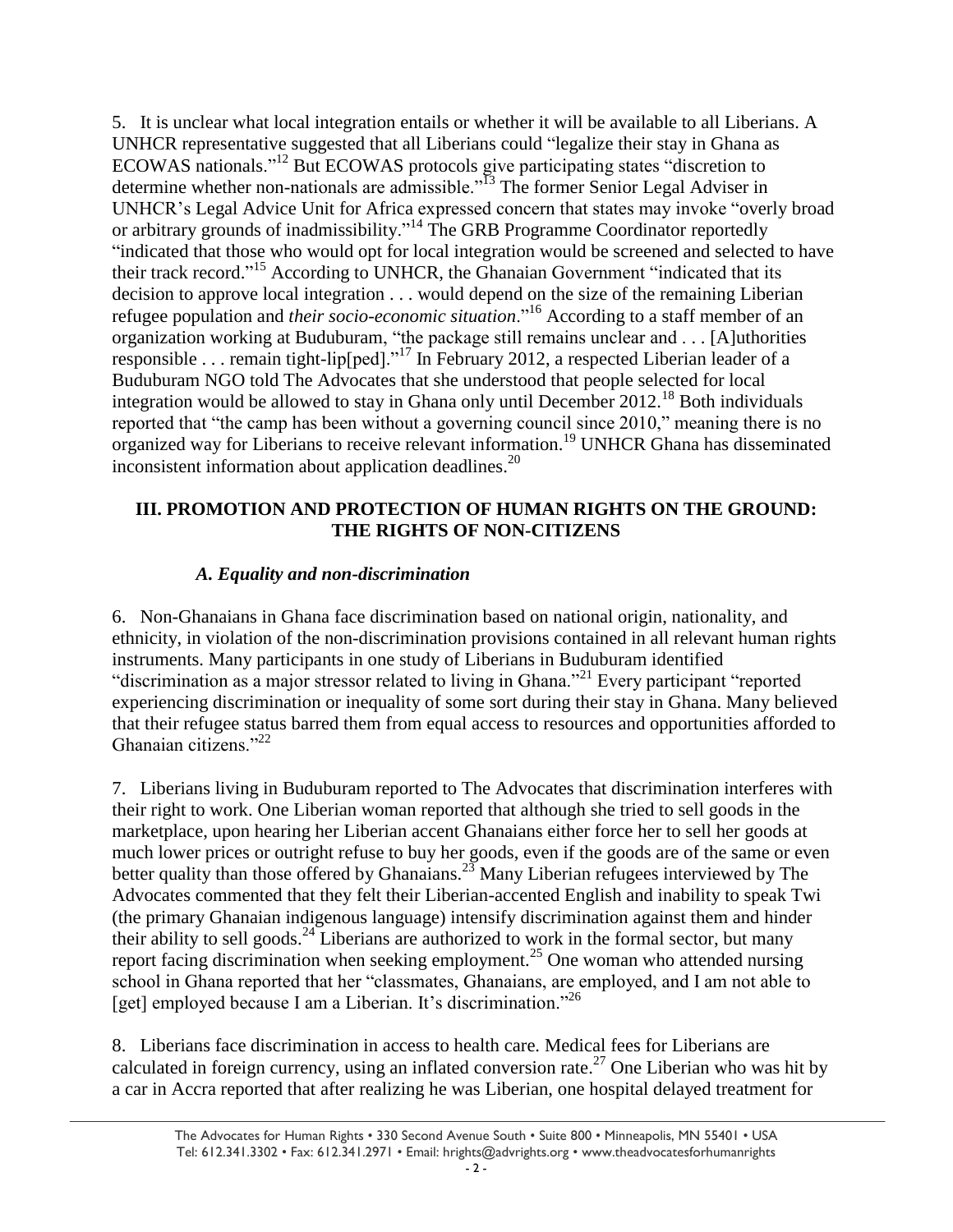nearly six hours and then refused to admit him because he lacked health insurance, while another hospital refused to treat him until he paid  $\text{USS}100^{28}$ 

9. Liberians face housing discrimination. Some refugees reported that their Ghanaian landlords require them to pay full-price rent for unfinished dwellings, with the expectation that the refugees will complete the work at their own expense.<sup>29</sup> After the work is completed, the landlord doubles the rent.<sup>30</sup>

10. Liberians fear that societal discrimination will increase post-cessation. <sup>31</sup> Ghanaians are likely to perceive Liberians' continued presence as illegitimate, even for Liberians lawfully remaining in Ghana.<sup>32</sup> Discrimination will likely create barriers to effective integration and will impede fulfillment of Liberians' human rights. $33$ 

# *B. Right to life, liberty and security of the person*

11. The annual premium for Ghana's national health insurance scheme is  $25 \text{ cedis.}^{34}$  (Young) adults in Buduburam earn an average of 4.7 cedis per month, according to one survey, with twothirds reporting no income at all.<sup>35</sup>) In 2009, UNHCR reported that only 3,000 persons in Buduburam were enrolled in the scheme.<sup>36</sup> As of February 2012, refugees are charged fees for medical services at the clinic. $37$  As noted above, those fees are calculated using an inflated foreign-currency conversion rate.

12. The Ghana Health Service runs the Buduburam community clinic, the only place to receive medical treatment in Buduburam.<sup>38</sup> The clinic faces monumental financial challenges and provides only a limited number of basic services.<sup>39</sup> For example, the clinic has not provided mental health treatment since December 2009, when UNHCR cut off funding.<sup>40</sup> Doctors perform only basic procedures in the clinic's operating room because they lack anesthesia.<sup>41</sup> The many Liberians in Buduburam with limited financial resources do not have meaningful access to health care. Post-cessation, it is likely that Liberians remaining in Ghana unlawfully will be reluctant to seek medical care.<sup>42</sup> They will be at heightened risk of developing or exacerbating serious health problems.

13. The dearth of employment opportunities in Buduburam is a barrier to access to safe water and adequate nutrition. Food and water are provided through a market-based distribution system, and therefore are frequently inaccessible to the many Liberians who are unable to find paid employment.<sup>43</sup> Some women have turned to sex work to generate income to purchase food.<sup>44</sup> One Liberian woman reported: "One of the serious issues I see on the camp,  $\dots$  [s]ome of the girls . . . have to sleep with some boys to get money to eat. . . . They don't want to do it, but they're forced to do it just to get money to support  $\dots$  their family.<sup>45</sup>

14. Refugees living on the camp must pay to use toilet facilities.<sup>46</sup> Refugees who are unable to pay must go to an area on the edge of the settlement, where local Ghanaians sometimes subject them to verbal and physical harassment.<sup>47</sup> One pregnant woman using this area was beaten by a Ghanaian man, causing near-fatal injuries.<sup>48</sup>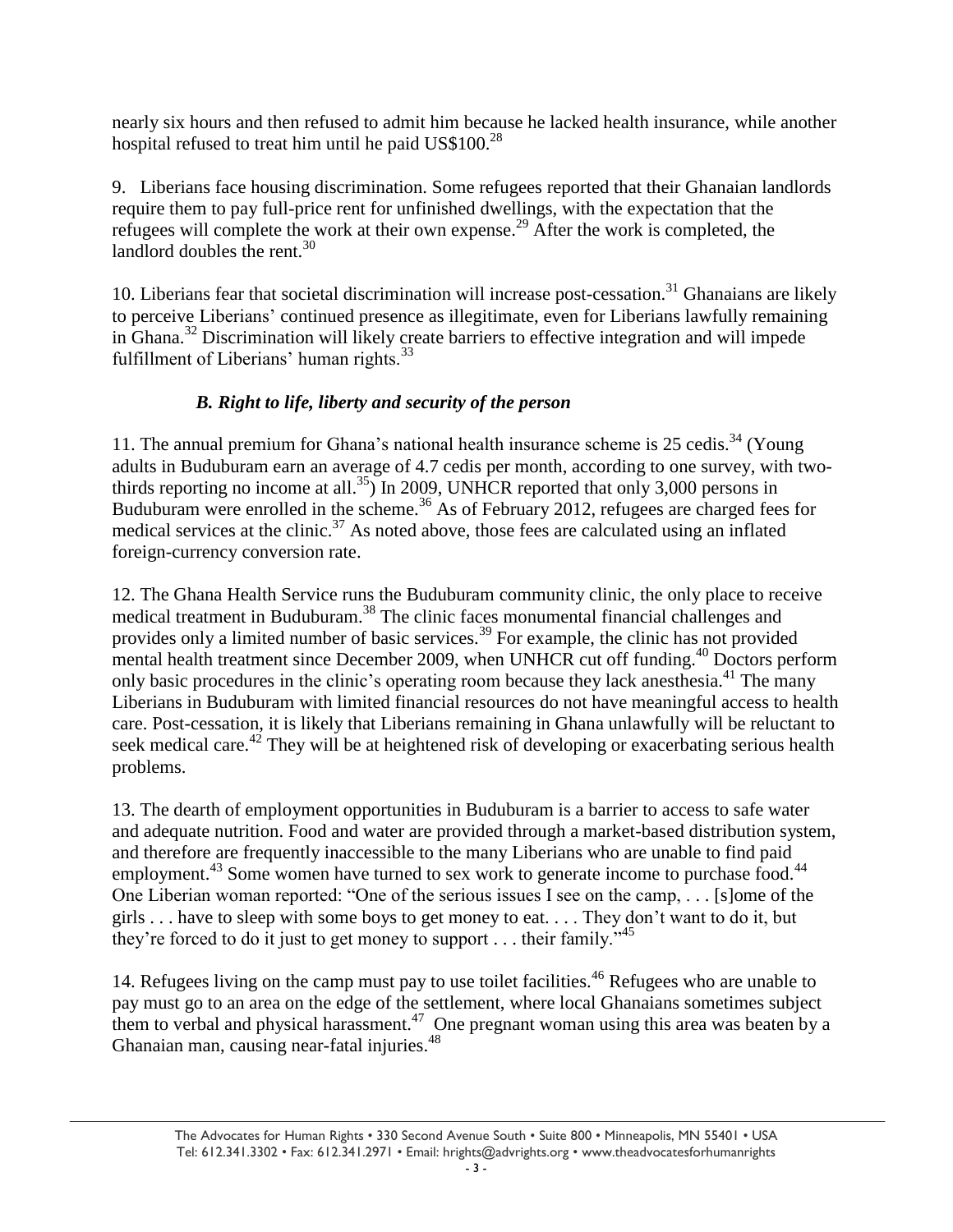15. Security in Buduburam is increasingly tenuous. Local authorities have encouraged Ghanaians to move in and claim things on the camp.<sup>49</sup> A Liberian NGO told The Advocates that the result is "a situation of chaos and confusion."<sup>50</sup> In January 2012, police swept Buduburam and took dozens of Liberian men into custody.<sup>51</sup> The police did not charge them but demanded large sums of cash before releasing them. $52$ 

16. After cessation, Liberians remaining unlawfully in Ghana will face more obstacles to obtaining basic necessities and maintaining security.<sup>53</sup> Liberians may be driven to dangerous and unlawful means of earning a living.<sup>54</sup> And because they will be in the country unlawfully, they will be unwilling to seek out police protection or medical services.<sup>55</sup>

# *C. Administration of justice and the rule of law*

17. "Ghana's refugee legislation provides asylum-seekers of all nationalities equal access to procedures and the possibility of remaining in the country until any appeal has been denied."<sup>56</sup> The GRB decides all asylum applications. According to the U.S. State Department, "[f]ollowing the January 2009 presidential election, the incoming administration appointed new board members. However, because the government had not appointed a GRB board chairman by year's end, the board was unable to function. While the GRB secretariat continued some functions such as conducting refugee interviews, there were no board meetings to adjudicate claims or to confer refugee status during the year."<sup>57</sup>

18. Many Liberians who applied for asylum<sup>58</sup> do not know their legal status because the GRB has not notified them of the outcome of their applications.<sup>59</sup> Post-cessation, there is a danger that Liberians who have valid, individualized asylum claims under international law will be deported without resolution of their claims and appeals.<sup>60</sup> Moreover, Liberians who have not received notice from the GRB by June 30 may feel coerced to accept repatriation rather than await resolution of their claims. In March 2008, a group of Liberians from Buduburam was summarily deported from Ghana,<sup>61</sup> and The Advocates is concerned that, post-cessation, Liberians will again be deported without due process.<sup>62</sup>

19. The Advocates is concerned that the GRB has not clarified eligibility standards or a selection process for local integration, and that some Liberians believe that everyone is entitled to local integration. Hence, some Liberians may elect local integration, only to learn that they have not been selected and that it is too late for a voluntary repatriation package. As noted in Part II, the camp lacks a governing council through which to disseminate accurate information, and there is a danger that Liberians will be selected in an arbitrary or discriminatory manner. Moreover, to the extent Liberians will be selected based on socio-economic status or ability to support themselves, the selection process will amplify the harmful effects of some of the human rights violations that Liberians have faced in Ghana.

# *D. Right to work and to just and favorable conditions of work*

20. According to UNHCR, the Ghanaian Government "has indicated that its decision to approve local integration (alternative legal residential status) for refugees would depend on the size of the remaining Liberian refugee population and their socio-economic situation. UNHCR therefore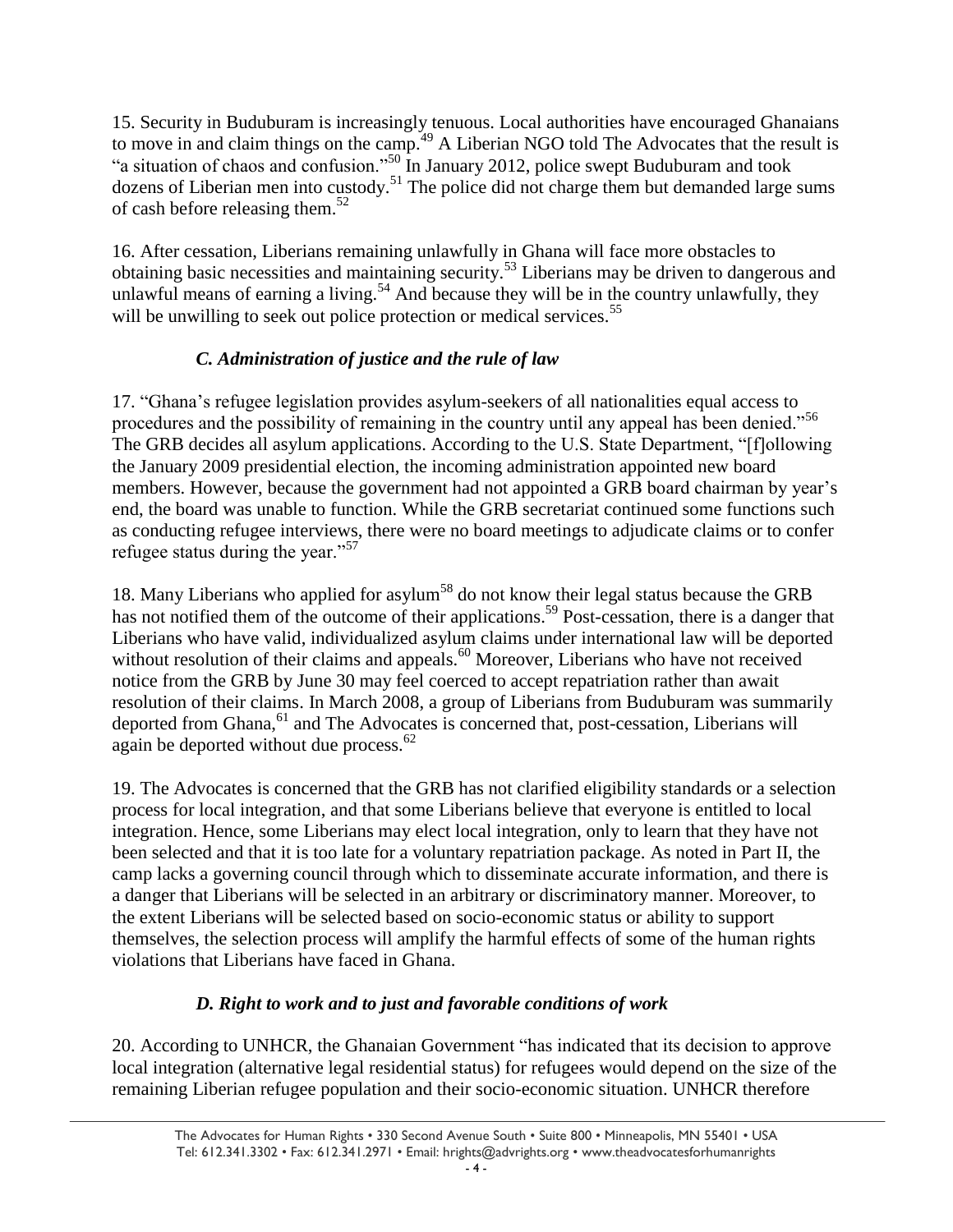worked to ensure that refugees were equipped with marketable skills to further their selfreliance."<sup>63</sup> UNHCR's 2009 report on its activities in Buduburam states: "[a]lmost 1,000 refugees were trained in various skills and provided internationally recognized certificates to help them become self-reliant and integrate locally."<sup>64</sup> But some Liberians have been unable to pay the necessary school fees for this vocational training.<sup>65</sup> Moreover, Liberian refugees reported to The Advocates that students must purchase materials to participate in these classes, and that they often do not have the resources to purchase sufficient materials to complete coursework. 66 And even if students are able to complete training, organizations reported to The Advocates that there are few jobs in the fields for which they are trained.<sup>67</sup> As discussed in Part A, this training is of little use to Liberians who face discrimination from potential customers and employers.

### *E. Right to education*

21. The 1951 Refugee Convention requires State Parties to "accord to refugees the same treatment as is accorded to nationals with respect to elementary education.<sup>568</sup> For Ghanaian nationals, "[p]rimary and junior secondary school education is tuition-free,"<sup>69</sup> but the vast majority of Liberian refugees living at Buduburam must pay to attend school.<sup>70</sup> The Buduburam Refugee Community School, one of the larger schools in Buduburam, charges school fees of US\$10 per term for a three-term school year.<sup>71</sup> A handful of schools in Buduburam are churchrun, but even students who attend these tuition-free schools must purchase uniforms, which cost US\$5 to US\$7.<sup>72</sup> As a result of these costs, many Liberian children do not attend school or attend only sporadically. One refugee explained: "Most of the children here are not in school because you can't work to send them to school, and the money is very very hard.<sup>73</sup>

22. Liberians face indirect education discrimination. A Liberian journalist who lived in Buduburam reported that the schools have never had any Ghanaian instructors and have never received any Ghanaian officials for school inspections.<sup>74</sup> Because Buduburam schools are not integrated into the Ghanaian educational system, the Ministry of Education does not monitor their curriculum to ensure adequate preparation for the examination, and students are unprepared for national school-leaving examinations.<sup>75</sup> Those examinations cost US\$90, posing another barrier to access to education.<sup>76</sup> In 2010, only three students from the settlement were able to register for the examination.<sup>77</sup>

23. Post-cessation, it is likely that Liberian children remaining in Ghana unlawfully will have no meaningful access to education whatsoever.<sup>78</sup> The Buduburam schools will be closed to Liberians, and parents will be reluctant to register their children in other schools lest authorities detect their unlawful presence.<sup>79</sup>

### **IV. ACHIEVEMENTS AND BEST PRACTICES**

24. The Advocates commends the Ghanaian Government for accepting and hosting Liberian refugees for more than 20 years, for allowing Liberian refugees the opportunity to apply for local integration, and for its efforts to facilitate voluntary repatriation. The Advocates further commends Ghana for recognizing a three-month grace period after cessation.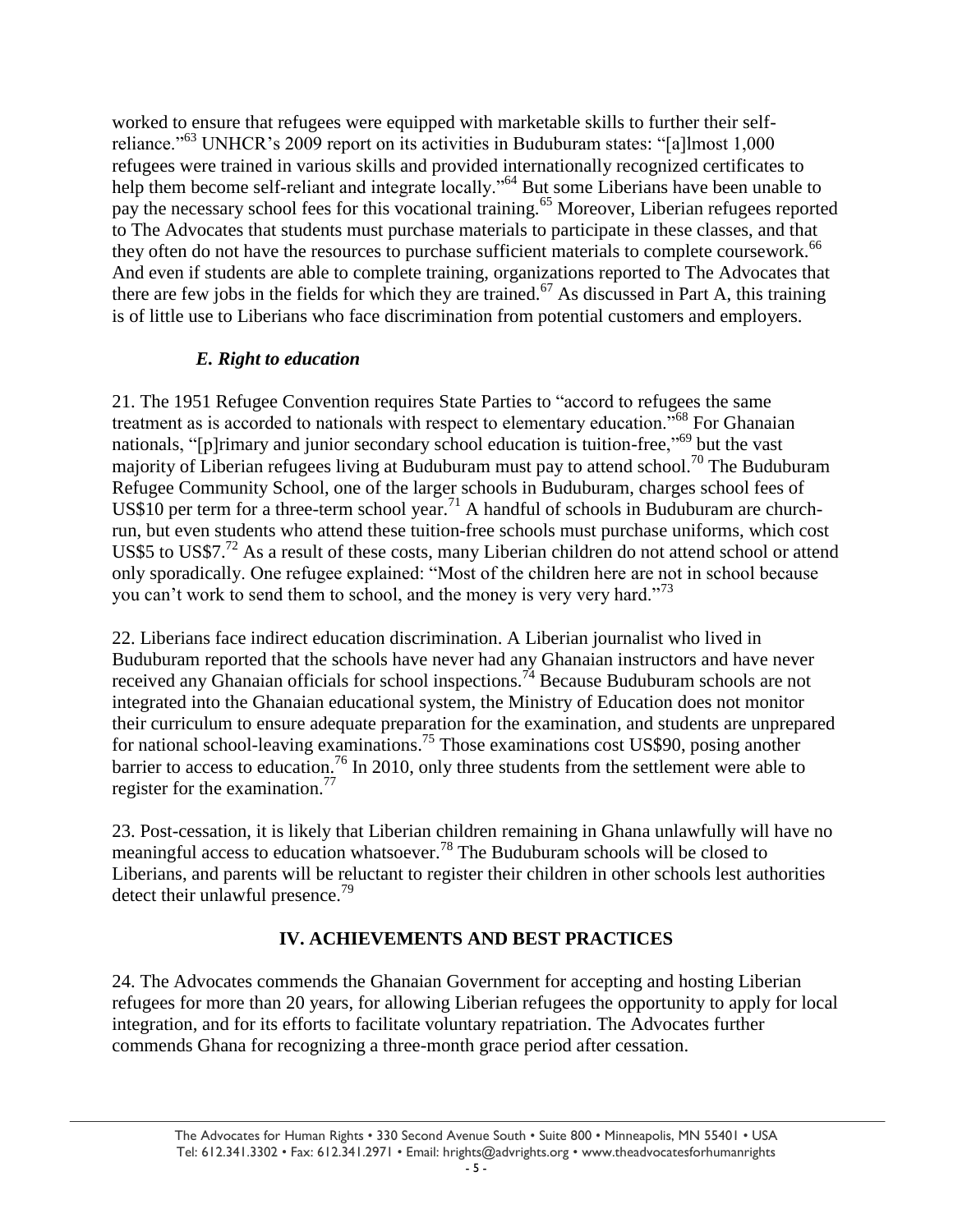### **V. RECOMMENDATIONS**

25. The Advocates welcomes Ghana's stated commitment to promote human rights. Ghana must, however, take additional steps to protect the rights of Liberians during this critical transitional period. Toward that end, we recommend that Ghana:

- Clarify and publicize the selection standards, process, and benefits of local integration, and extend the grace period for two months thereafter;
- Create a public-awareness campaign to address and combat discrimination against non-Ghanaians and to explain the status of Liberians selected for local integration;
- Periodically follow-up with locally integrated Liberians to assess their human rights situation and address any human rights violations;
- Ensure that Liberian asylum applicants receive full, individualized adjudication of their claims and appeals and adequate notice of decisions;
- Give rejected asylum applicants one month after receiving notice of resolution of their appeal to apply for integration or repatriation;
- Assist all Liberians not selected for integration in applying for voluntary repatriation;
- Ensure that no person is deported from Ghana without due process of law;
- Make primary schooling available free-of-charge to all Liberian children, prohibit schools from collaborating with authorities to identify undocumented Liberians, and publicize these changes among Liberians;
- Prohibit police forces from asking crime victims about their legal status and prohibit health care providers from asking patients about their legal status, and create an awareness campaign to inform Liberians of these prohibitions;
- Ensure that Liberians may purchase health care at market-based exchange rates.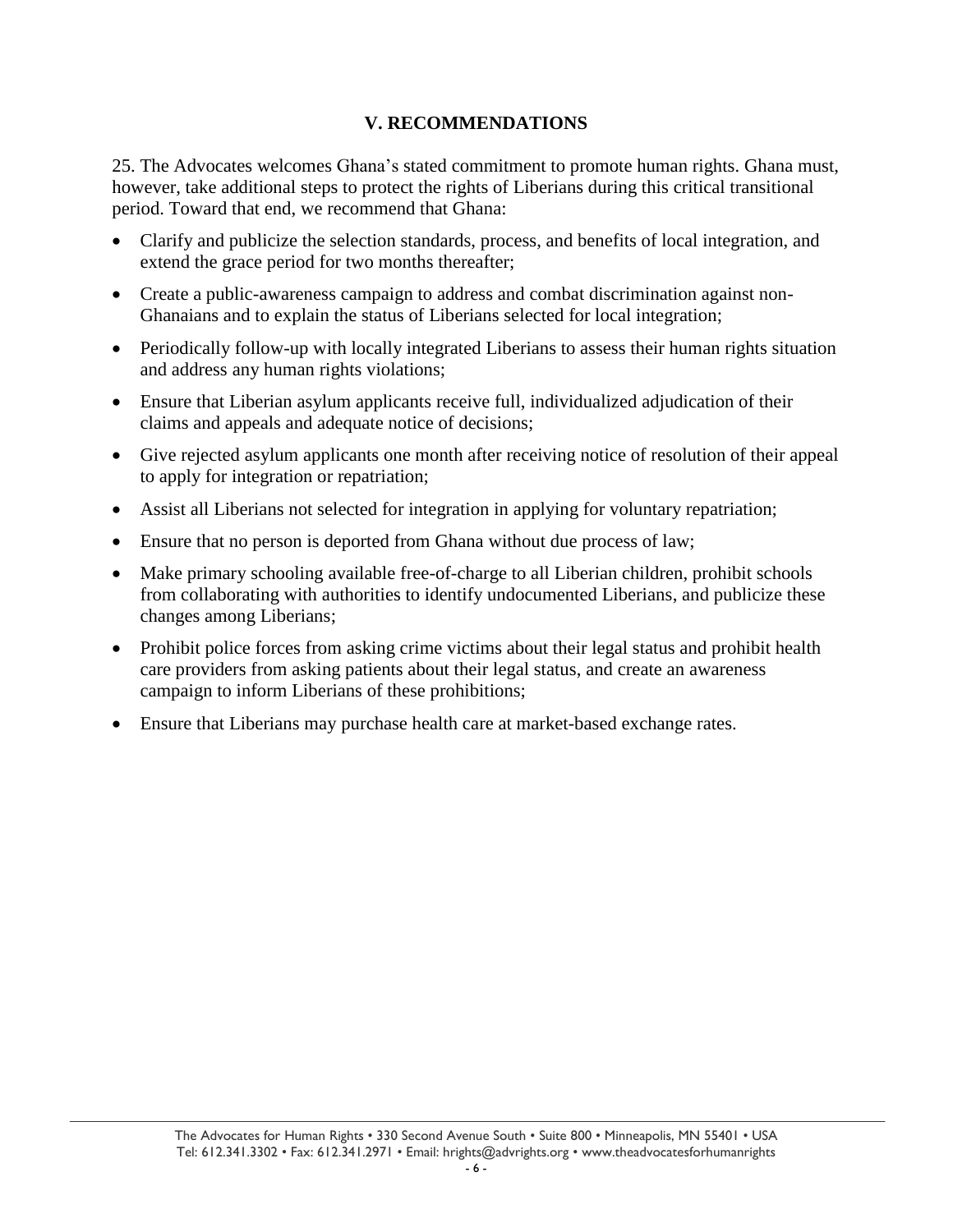#### **ENDNOTES**

http://www.modernghana.com/news/376570/1/liberian-refugees-eager-to-return-home.html (last visited 6 April 2012) (quoting statement from Padi Tetteh, Programme Coordinator, Ghana Refugee Board, during a press conference on 6 February 2012).

<sup>2</sup> Report of the Working Group on the Universal Periodic Review: Ghana, U.N. Doc. No. A/HRC/8/36 (29 May 2008), para. 24 (recommendation of Romania) (emphasis added); Responses to Recommendations: Ghana, UPR-Info.org, at 3 (25 February 2010), available at http://www.upr-

info.org/IMG/pdf/Recommendations\_Ghana\_2008.pdf (last visited 13 March 2012).

 $3$  Constitution of Ghana, ch. 5, art. 12(2), available at

http://www.ghanaweb.com/GhanaHomePage/republic/constitution.php (last visited 13 March 2012).

 $4\overline{Id}$ ., art. 14(1)(f).

 $\overline{a}$ 

 $<sup>5</sup> Id.,$  art. 17(1)–(2).</sup>

 $^6$  *Id.*, art. 17(4)(c).

 $^7$  *Id.*, art. 25(1)(a).

<sup>8</sup> See, *e.g.*, Ghana Refugee Board encourages more Liberian refugees to repatriate, Ghana News Link, 9 March 2012, available at http://www.ghananewslink.com/?id=20192 (last visited 6 April 2012) (citing a statement by Padi Tetteh, Programme Coordinator, Ghana Refugee Board).

<sup>9</sup> See, *e.g.*, *id.* (citing a statement by Padi Tetteh, Programme Coordinator, Ghana Refugee Board).

<sup>10</sup> See, *e.g.*, *id.* (citing a statement by Padi Tetteh, Programme Coordinator, Ghana Refugee Board).

<sup>11</sup> UNHCR, Ghana: 2012 Regional Operations Profile - West Africa, available at http://www.unhcr.org/cgibin/texis/vtx/page?page=4a03e2f76 (last visited 6 April 2012).

 $12$  Liberian refugees eager to return home, Modern Ghana, 6 February 2012, available at

http://www.modernghana.com/news/376570/1/liberian-refugees-eager-to-return-home.html (last visited 6 April 2012) (quoting statements from Ewurabena Hutchful, UNHCR Assistant Public Information Officer, during a press conference on 6 February 2012).

<sup>13</sup> Alistair Boulton, Local integration in West Africa, Forced Migration Review (September 2009), at 34, available at http://www.cdainc.com/cdawww/pdf/article/FMR33.pdf (last visited 6 April 2012). <sup>14</sup> *Ibid.*

<sup>15</sup> See, *e.g.*, Ghana Refugee Board encourages more Liberian refugees to repatriate, Ghana News Link, 9 March 2012, available at http://www.ghananewslink.com/?id=20192 (last visited 6 April 2012) (citing a statement by Padi Tetteh, Programme Coordinator, Ghana Refugee Board).

<sup>16</sup> UNHCR Global Report 2009, at 110, available at http://www.unhcr.org/4c08f2339.html (last visited 14 March 2012) (emphasis added).

<sup>17</sup> Email from staff from a gender-based organization working on the Buduburam camp to The Advocates for Human Rights, 7 April 2012.

<sup>18</sup> Telephone Interview with director of NGO working on women's issues at Buduburam, 6 February 2012.

<sup>19</sup> *Ibid.*; Email from staff from a gender-based organization working on the Buduburam camp to The Advocates for Human Rights, 7 April 2012.

<sup>20</sup> See Cessation Q&A, UNHCR Ghana, 3 April 2012, available at http://www.unhcr-ghana.org/node/196 (last visited 9 April 2012) (identifying deadline for electing repatriation or local integration as 30 March 2012 in some portions of the document and as 30 April 2012 in other portions of the document).

<sup>21</sup> Abena Gyamfuah Sarfo-Mensah, Coping Methods and Meaning Making of Liberian Refugees in the Buduburam Refugee Camp of Ghana 19 (2009), Honors Scholar Thesis Paper 114, available at

http://digitalcommons.uconn.edu/srhonors\_theses/114/ (last visited 15 March 2012).

 $^{22}$  *Id.* at 20.

<sup>23</sup> Interviews with member of Harmony Disability Centre, 11March 2010.

<sup>24</sup> *Ibid.*

<sup>25</sup> Abena Gyamfuah Sarfo-Mensah, Coping Methods and Meaning Making of Liberian Refugees in the Buduburam Refugee Camp of Ghana 24–25, 27 (2009), Honors Scholar Thesis Paper 114, available at

http://digitalcommons.uconn.edu/srhonors\_theses/114/ (last visited 15 March 2012).

<sup>26</sup> *Id.* at 24. A Liberian man commented: "A Ghanaian will never leave a Ghanaian unemployed and then employ a Liberian, which is very impossible. So when it comes to employment, . . . it's zero for us." *Ibid.* 

 $^{27}$  Telephone Interviews with Liberian pedestrian hit by car, November 2011.

<sup>&</sup>lt;sup>1</sup> See Liberian refugees eager to return home, Modern Ghana, 6 February 2012, available at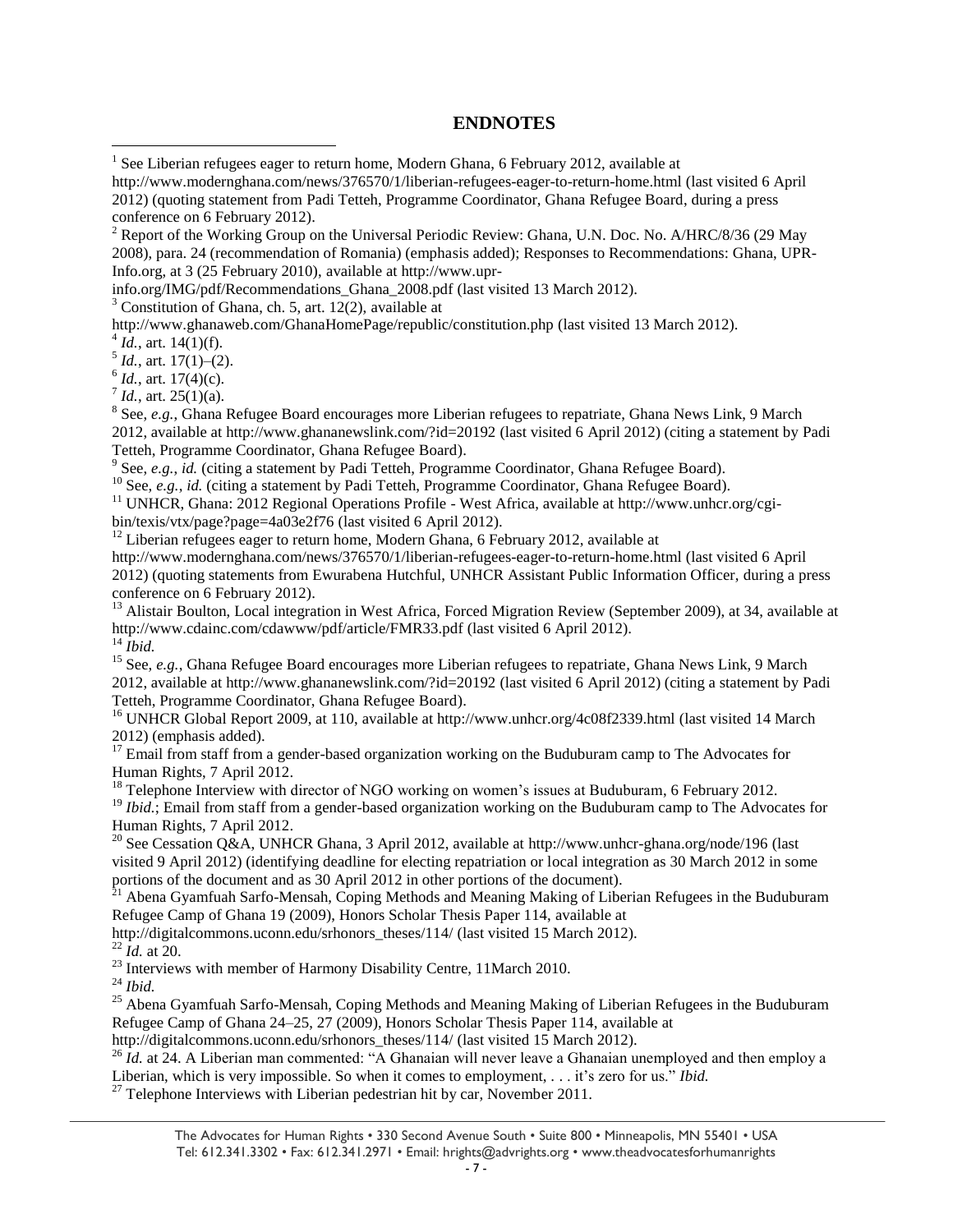<sup>29</sup> Abena Gyamfuah Sarfo-Mensah, Coping Methods and Meaning Making of Liberian Refugees in the Buduburam Refugee Camp of Ghana 23–24 (2009), Honors Scholar Thesis Paper 114, available at

http://digitalcommons.uconn.edu/srhonors\_theses/114/ (last visited 15 March 2012).

<sup>30</sup> *Ibid.*

<sup>31</sup> Email from staff from a gender-based organization working on the Buduburam camp to The Advocates for Human Rights, 7 April 2012.

<sup>32</sup> *Ibid.*

<sup>33</sup> *Ibid.*

<sup>34</sup> Interview with St. Gregory's Clinic, 12 March 2010.

<sup>35</sup> Abena Gyamfuah Sarfo-Mensah, Coping Methods and Meaning Making of Liberian Refugees in the Buduburam Refugee Camp of Ghana 16 (2009), Honors Scholar Thesis Paper 114, available at

http://digitalcommons.uconn.edu/srhonors\_theses/114/ (last visited 15 March 2012).

<sup>36</sup> UNHCR Global Report 2009, at 111, available at http://www.unhcr.org/4c08f2339.html (last visited 14 March 2012).

 $37$  Telephone Interview with director of NGO working on women's issues at Buduburam, 6 February 2012.

<sup>38</sup> UNHCR Global Report 2009, at 111, available at http://www.unhcr.org/4c08f2339.html (last visited 14 March 2012); Interview with St. Gregory's Clinic, 12 March 2010.

<sup>39</sup> Interview with St. Gregory's Clinic, 12 March 2010; Individual Interviews at Harmony Disability Center, 10–12 March 2010.

<sup>40</sup> Interview with St. Gregory's Clinic, 12 March 2010.

<sup>41</sup> *Ibid.*

 $42$  Email from staff from a gender-based organization working on the Buduburam camp to The Advocates for Human Rights, 7 April 2012.

<sup>43</sup> Interview with Liberian women and girls at Holistic Perfect Look Training Institute, 12 March 2010.

<sup>44</sup> Abena Gyamfuah Sarfo-Mensah, Coping Methods and Meaning Making of Liberian Refugees in the Buduburam Refugee Camp of Ghana 27–29 (2009), Honors Scholar Thesis Paper 114, available at

http://digitalcommons.uconn.edu/srhonors\_theses/114/ (last visited 15 March 2012).

<sup>45</sup> *Id.* at 28–29.

<sup>46</sup> Interview with Liberian women and girls at Holistic Perfect Look Training Institute, 12 March 2010.

<sup>47</sup> *Ibid.*

<sup>48</sup> Abena Gyamfuah Sarfo-Mensah, Coping Methods and Meaning Making of Liberian Refugees in the Buduburam Refugee Camp of Ghana 22–23 (2009), Honors Scholar Thesis Paper 114, available at

http://digitalcommons.uconn.edu/srhonors\_theses/114/ (last visited 15 March 2012).

 $49$  Telephone Interview with director of NGO working on women's issues at Buduburam, 6 February 2012. <sup>50</sup> *Ibid.*

<sup>51</sup> Email from staff from a gender-based organization working on the Buduburam camp to The Advocates for Human Rights, 7 April 2012; Police arrests over 40 suspects in Kasoa swoop, CitiFMOnline, 11 January 2012, available at http://www.citifmonline.com/index.php?id=1.731361 (last visited 9 April 2012).

 $52$  Email from staff from a gender-based organization working on the Buduburam camp to The Advocates for Human Rights, 7 April 2012.

<sup>53</sup> *Ibid.*

<sup>54</sup> *Ibid.*

<sup>55</sup> *Ibid.*

<sup>56</sup> UNHCR Global Report 2009, at 109, available at http://www.unhcr.org/4c08f2339.html (last visited 14 March 2012).

<sup>57</sup> 201 U.S. Department of State, Human Rights Report: Ghana, at 15–16, available at

http://www.state.gov/documents/organization/160124.pdf (last visited 14 March 2012).

<sup>58</sup> The Advocates for Human Rights, Submission to the African Commission on Human and Peoples' Rights, at 3. June 30, 2009, available at http://www.theadvocatesforhumanrights.org/uploads/final\_submission\_to\_the\_achpr.pdf (last visited 6 April 2012).

<sup>59</sup> *Ibid.*

 $60$  Email from staff from a gender-based organization working on the Buduburam camp to The Advocates for Human Rights, 7 April 2012.

 $\overline{a}$ <sup>28</sup> *Ibid.*